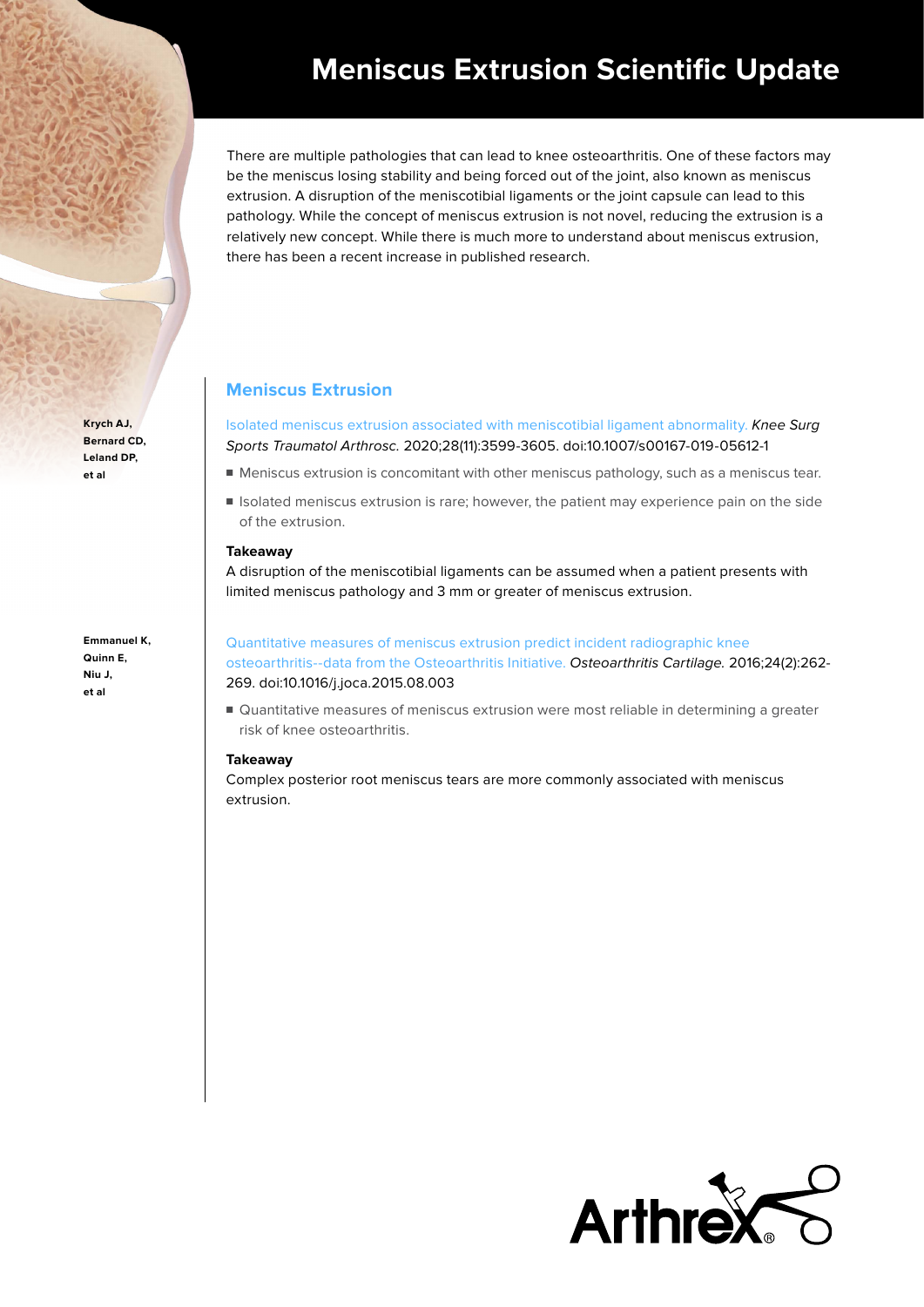**Crema MD, Roemer FW, Felson DT, et al**

**Lee DH, Lee BS, Kim JM, et al**

**Costa CR, Morrison WB, Carrino JA**

**Berthiaume MJ, Raynauld JP, Martel-Pelletier J, et al**

#### [Factors associated with meniscal extrusion in knees with or at risk for osteoarthritis: the](https://pubmed.ncbi.nlm.nih.gov/22653191/)  [Multicenter Osteoarthritis study.](https://pubmed.ncbi.nlm.nih.gov/22653191/) Radiology. 2012;264(2):494-503. doi:10.1148/radiol.12110986

- Meniscal tears are not the only factor leading to extrusion. Individuals who have or are at risk for developing knee osteoarthritis can develop meniscal extrusion.
- A strong correlation between meniscal damage and meniscal extrusion was shown in both medial and lateral compartments.
- Meniscal root tears were strongly associated with meniscal extrusion in the medial compartment.
- The severity of cartilage damage is independently associated with meniscal extrusion as well as varus and valgus malalignment.

#### **Takeaway**

There is no evidence of meniscal extrusion association with knee effusion or higher BMI; however, higher BMI can lead to other degenerative joint changes that can cause meniscus extrusion.

#### [Predictors of degenerative medial meniscus extrusion: radial component and knee](https://pubmed.ncbi.nlm.nih.gov/20890696/)

[osteoarthritis.](https://pubmed.ncbi.nlm.nih.gov/20890696/) Knee Surg Sports Traumatol Arthrosc. 2011;19(2):222-229. doi:10.1007/ s00167-010-1274-2

- Patients who present with a radial tear of the meniscus display greater meniscus extrusion compared to patients without a radial tear.
- The incidence and degree of meniscus extrusion greater than 3 mm was more prevalent with associate root tears than with nonroot tears.

#### **Takeaway**

Meniscal repair can be considered in patients with meniscus extrusion in the setting of a radial tear.

[Medial meniscus extrusion on knee MRI: is extent associated with severity of degeneration](https://pubmed.ncbi.nlm.nih.gov/15208101/)  [or type of tear?](https://pubmed.ncbi.nlm.nih.gov/15208101/) AJR Am J Roentgenol. 2004;183(1):17-23. doi:10.2214/ajr.183.1.1830017

■ Medial meniscus extrusion is defined as meniscus translation greater than 3 mm beyond the tibial margin.

#### **Takeaway**

Meniscus extrusion is associated with meniscal degeneration, meniscus tears, and posterior horn meniscus tears.

[Meniscal tear and extrusion are strongly associated with progression of symptomatic knee](https://pubmed.ncbi.nlm.nih.gov/15374855/)  [osteoarthritis as assessed by quantitative magnetic resonance imaging.](https://pubmed.ncbi.nlm.nih.gov/15374855/) Ann Rheum Dis. 2005;64(4):556-563. doi:10.1136/ard.2004.023796

■ Over 75% of patients who presented with primary symptomatic osteoarthritis had meniscus damage and did not report previous trauma to the knee.

#### **Takeaway**

Meniscal tears and meniscus extrusion are associated with the progression of knee osteoarthritis.

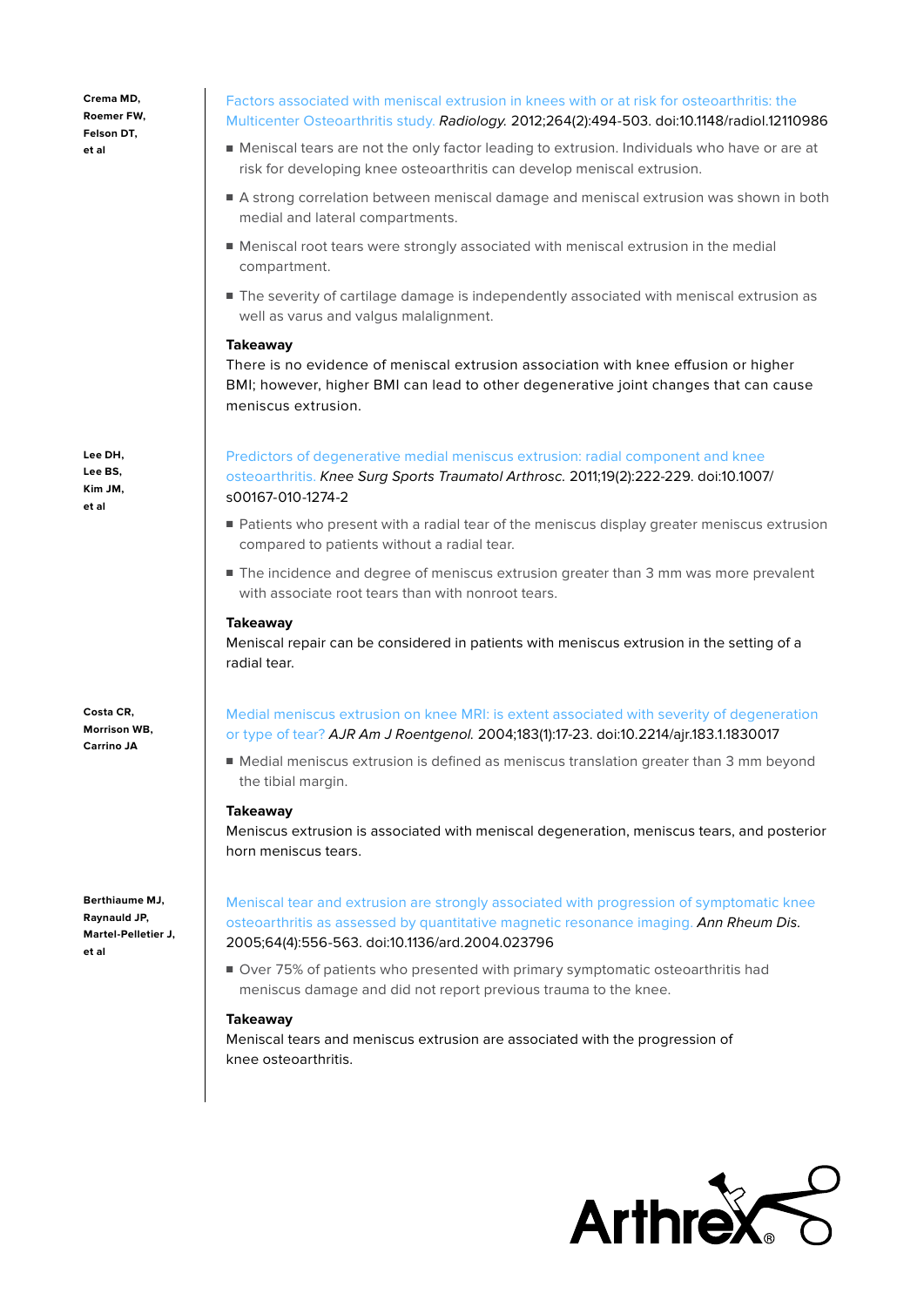**El-Khoury GY, Usta HY, Berger RA**

**Park DY, Yin XY, Chung JY, et al**

**Chiba D, Sasaki E, Ota S, et al**

[Meniscotibial \(coronary\) ligament tears.](https://pubmed.ncbi.nlm.nih.gov/6547003/) Skeletal Radiol. 1984;11(3):191-196. doi:10.1007/ BF00349493

■ Cadaveric dissection and identification of the medial collateral ligament, joint capsule, meniscotibial ligament, and medial meniscus showed that all structures are related.

#### **Takeaway**

Researchers determined that the meniscotibial (coronary) ligaments appear to be responsible in part for securing the medial meniscus to the tibial plateau.

[Circumferential rim augmentation suture around the perimeniscal capsule decreases](https://pubmed.ncbi.nlm.nih.gov/35289232/)  [meniscal extrusion and progression of osteoarthritis in rabbit meniscus root tear model.](https://pubmed.ncbi.nlm.nih.gov/35289232/)  Am J Sports Med. 2022;50(3):689-698. doi:10.1177/03635465211064297

- Purpose of the study was to analyze the role circumferential rim augmentation plays in meniscal extrusion prevention.
- The study was divided into three different groups: root tear, root tear and suture repair, and root tear and circumferential rim augmentation suture.

#### **Takeaway**

When compared to the other groups, the root tear and circumferential rim augmentation suture group experienced less meniscal extrusion, a smaller gap within the tear site, and less cartilage degeneration.

### **Diagnosis**

[US detection of medial meniscus extrusion can predict the risk of developing radiographic](https://pubmed.ncbi.nlm.nih.gov/32140818/)  [knee osteoarthritis: a 5-year cohort study.](https://pubmed.ncbi.nlm.nih.gov/32140818/) Eur Radiol. 2020;30(7):3996-4004. doi:10.1007/ s00330-020-06749-1

- Radiographic evaluation of 472 patients (944 knees) was conducted determining baseline medial meniscus extrusion and knee osteoarthritis.
- Five-year follow-up showed 7.5% of patients with no osteoarthritis at baseline and 12.7% of patients with incident radiographic knee osteoarthritis and progressive osteoarthritis, respectively.

#### **Takeaway**

Patients who displayed 4 mm or greater of medial meniscus extrusion at baseline had a higher probability of developing osteoarthritis.